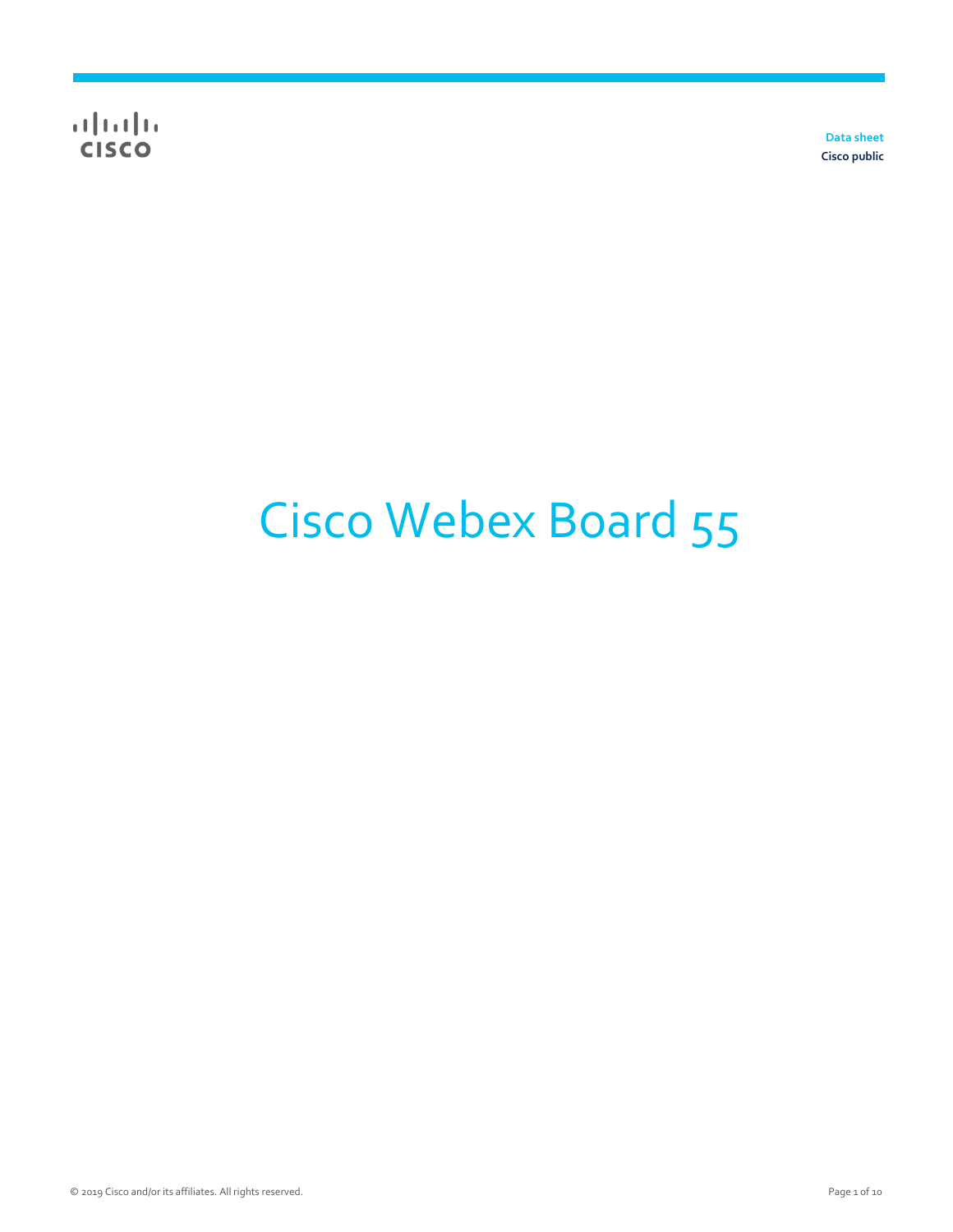## **Contents**

| Cisco Webex Board product overview                   | 3  |
|------------------------------------------------------|----|
| Cisco Webex Board features and benefits              | 4  |
| Cisco Webex Board prominent features/differentiators | 5  |
| Cisco Webex Board platform support                   | 5  |
| Cisco Webex Board subscription                       | 6  |
| Cisco Webex Board 55 product specifications          | 6  |
| Ordering information                                 | 9  |
| Warranty information                                 | 10 |
| Cisco environmental sustainability                   | 10 |
| <b>Cisco Service and Support</b>                     | 10 |
| Cisco Capital                                        | 10 |
| For more information                                 | 10 |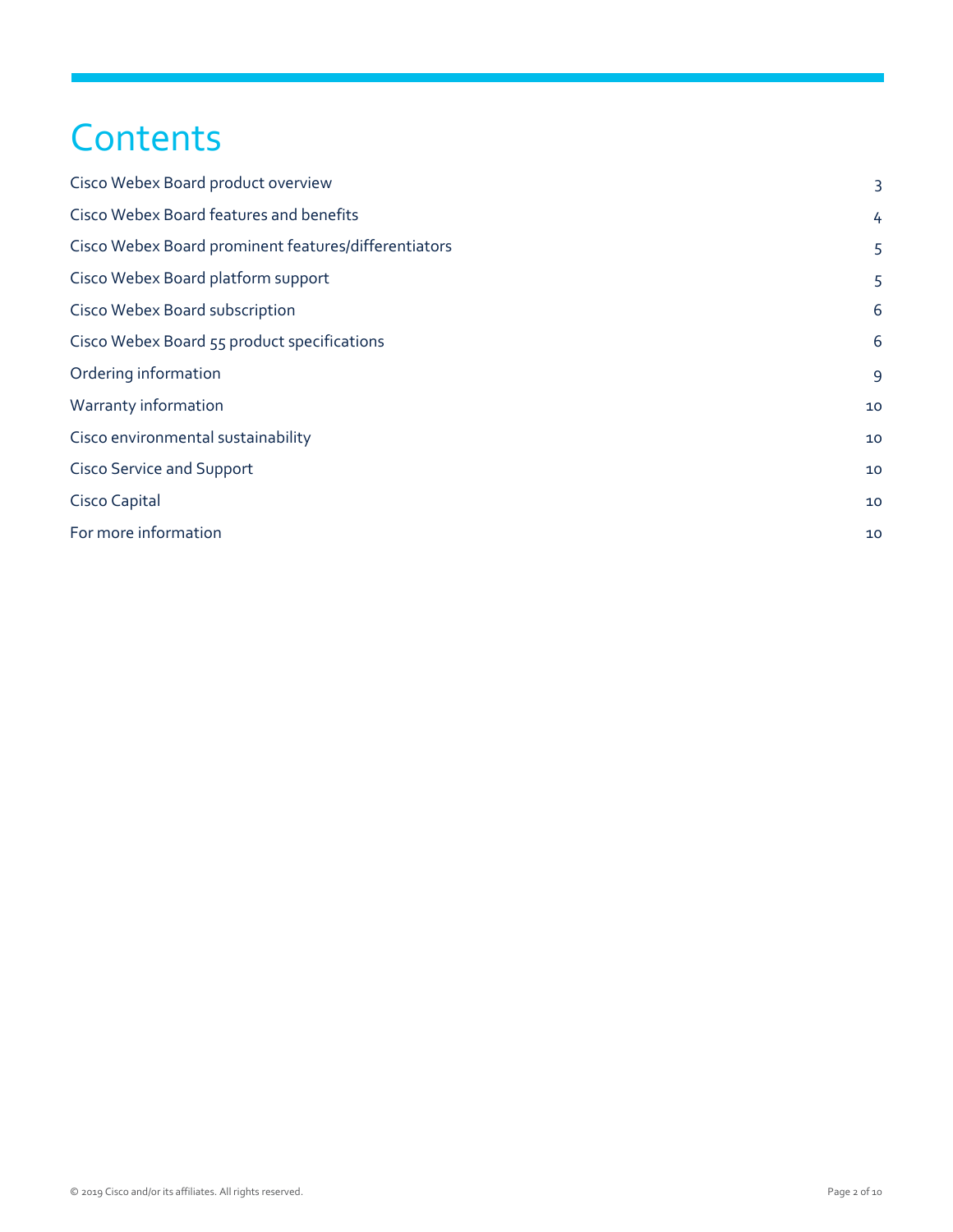The Cisco Webex™ Board is an all-in-one device that provides everything you need to collaborate with your teams in physical meeting rooms. You can wirelessly present, white board, and have video and audio calls. And it securely connects to your virtual teams through the Cisco Webex service, via your Cisco Webex Teams app-enabled devices, so you can take your meetings and content on the road.



**Figure 1.**  White boarding capability on the Cisco Webex Board 55

#### <span id="page-2-0"></span>Cisco Webex Board product overview

The Cisco Webex Board revolutionizes the way we work by combining key requirements for team collaboration in the physical meeting room into a single device and connects it to the cloud for continuous workflow. It's a wireless presentation screen, a digital whiteboard, and an audio and video conferencing system, all in one. The Webex Board helps teams collaborate in physical meeting rooms, but also securely connects to virtual meeting spaces to facilitate continuous workflow before, during, and after everyone has left the physical conference room. The Cisco Webex Board draws its power from the Cisco Webex service, which combines meeting, messaging, calling, and new white boarding capabilities on any Webex Teams app-enabled device. Registration to the Cisco Webex in the cloud lets you store everything created on the Webex Board directly in the cloud and associate it to a virtual Webex Teams space, so you can take your work wherever you go. The Webex Board solution offers an integrated, secure, and comprehensive lifecycle approach to teamwork that is as yet unimagined, and thus unmatched, by any other solution on the market.

The Cisco Webex Board 55 is a fully self-contained system on a high-resolution 4K 55-inch LED screen. With an integrated 4K camera, embedded microphones, and a capacitive touch interface, the board brings intelligence, style, and usability to meeting rooms, from small to large. Designed with minimal wires for simplicity and elegance, Cisco's latest collaboration device allows wireless sharing and Wi-Fi connectivity. The system is also touch-based for easy and rich team collaboration. Not only is the Webex Board beautiful to behold and effortless to use, it is also affordable to acquire and easy to install and deploy, so that it can be a fixture in all of your conference rooms.

The Webex Board is the latest addition to the portfolio of Cisco video and audio conferencing devices that register to Cisco Webex, including the [Cisco Webex](https://www.cisco.com/c/en/us/products/collaboration-endpoints/spark-room-kit-series/index.html) Room Series an[d DX8](https://www.cisco.com/c/en/us/products/collaboration-endpoints/desktop-collaboration-experience-dx600-series/index.html)0, the Cisc[o MX](https://www.cisco.com/c/en/us/products/collaboration-endpoints/telepresence-mx-series/index.html) and [SX](https://www.cisco.com/c/en/us/products/collaboration-endpoints/telepresence-quick-set-series/index.html) Series, and the Cisco IP Phon[e 7800](https://www.cisco.com/c/en/us/products/collaboration-endpoints/unified-ip-phone-7800-series/index.html) an[d 8800](https://www.cisco.com/c/en/us/products/collaboration-endpoints/unified-ip-phone-8800-series/index.html) Series.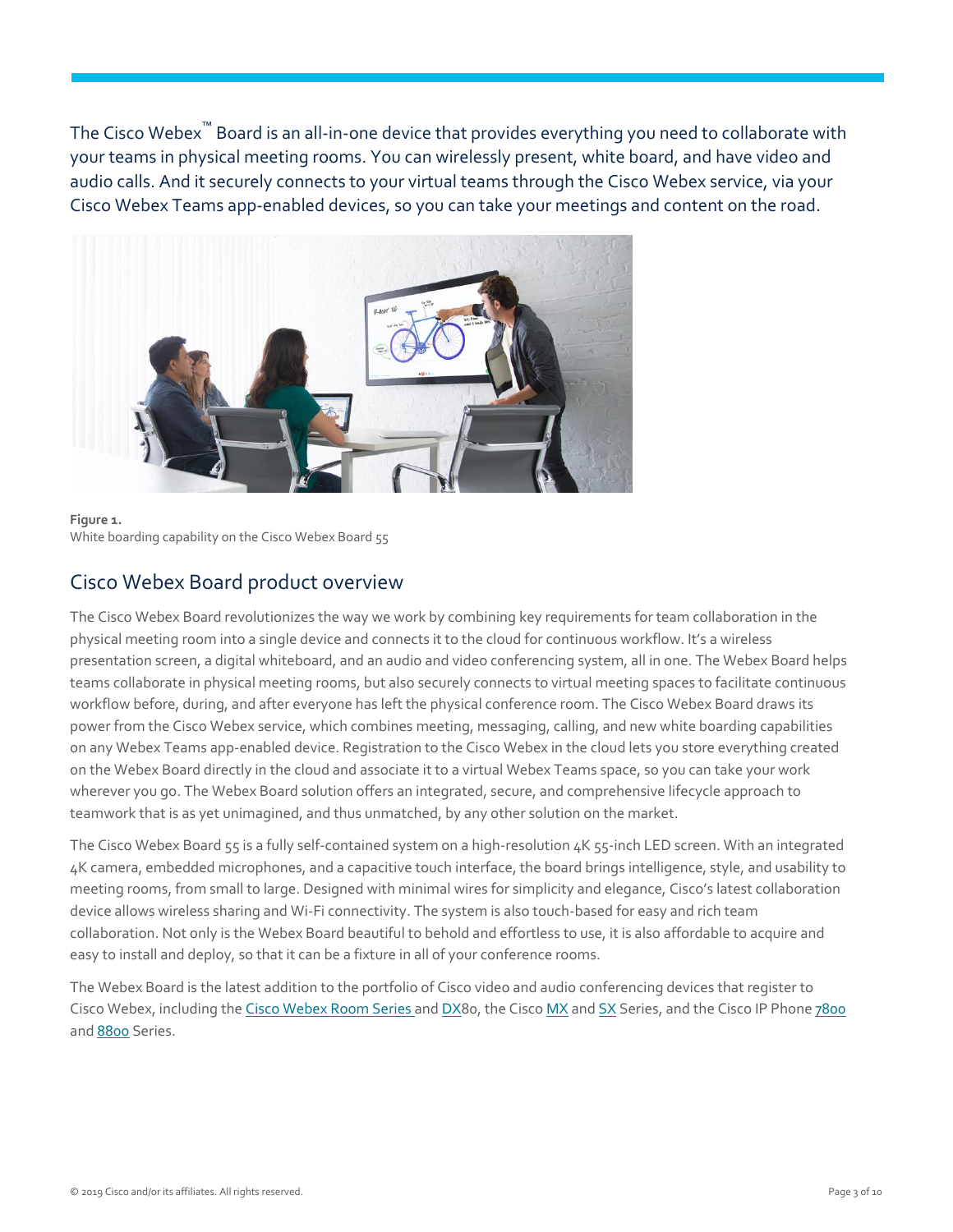

**Figure 2.**  Video conferencing on the Cisco Webex Board

## <span id="page-3-0"></span>Cisco Webex Board features and benefits

| Feature                      | <b>Benefit</b>                                                                                                                                                                                                                                                                                                                                                                                                                                                                                                                                                                                                                                                                                                                                                                                                                                                                                                                       |
|------------------------------|--------------------------------------------------------------------------------------------------------------------------------------------------------------------------------------------------------------------------------------------------------------------------------------------------------------------------------------------------------------------------------------------------------------------------------------------------------------------------------------------------------------------------------------------------------------------------------------------------------------------------------------------------------------------------------------------------------------------------------------------------------------------------------------------------------------------------------------------------------------------------------------------------------------------------------------|
| <b>Wireless presentation</b> | • No wires required to share a presentation, locally or remotely, from a laptop (HDMI available)                                                                                                                                                                                                                                                                                                                                                                                                                                                                                                                                                                                                                                                                                                                                                                                                                                     |
| Digital whiteboard           | • Easily white board with the Cisco Webex Pen or your finger on the Cisco Webex Board and automatically save content to<br>a Cisco Webex Teams space<br>• Connects to white-boarding capability on any Webex Teams app<br>• Annotate on screen share                                                                                                                                                                                                                                                                                                                                                                                                                                                                                                                                                                                                                                                                                 |
| Audio/video conferencing     | • High-quality video conferencing (Cisco Webex and Session Initiation Protocol [SIP])<br>· High-fidelity audio conferencing                                                                                                                                                                                                                                                                                                                                                                                                                                                                                                                                                                                                                                                                                                                                                                                                          |
| Industrial design            | • Discreet built-in 4K camera is unintimidating, to help users feel comfortable when close to the screen<br>• Built-in microphones and wireless sharing add to the clean, no-wire aesthetics<br>• Fixed-lens camera uses an 86-degree-wide field of view to capture virtually the entire room<br>• High-resolution 4K screen shows detailed content beautifully                                                                                                                                                                                                                                                                                                                                                                                                                                                                                                                                                                      |
| <b>Usability</b>             | • Easy-to-understand activity circles correspond to the basic activities and workflows that users need to get their work<br>done<br>• Intuitive navigation, such as a home button and touchscreen, is a staple of mobile devices and familiar to users<br>• Consistent user interface and workflow across the Webex Board and Webex Teams app reduce the user's learning curve<br>• Familiar capacitive touch capability is the same as on smartphones and tablets, and allows for two-point multi-touch,<br>which lets two people work on the board at the same time<br>• Simplified meeting-join experience with One Button To Push (OBTP) enables fast meeting start and consistency with rest<br>of Cisco video devices<br>• Support for hybrid phone book lets Webex Board search for both cloud- or premises-registered video devices for easy<br>dialing, and allows premises-registered endpoints to search for Webex Boards |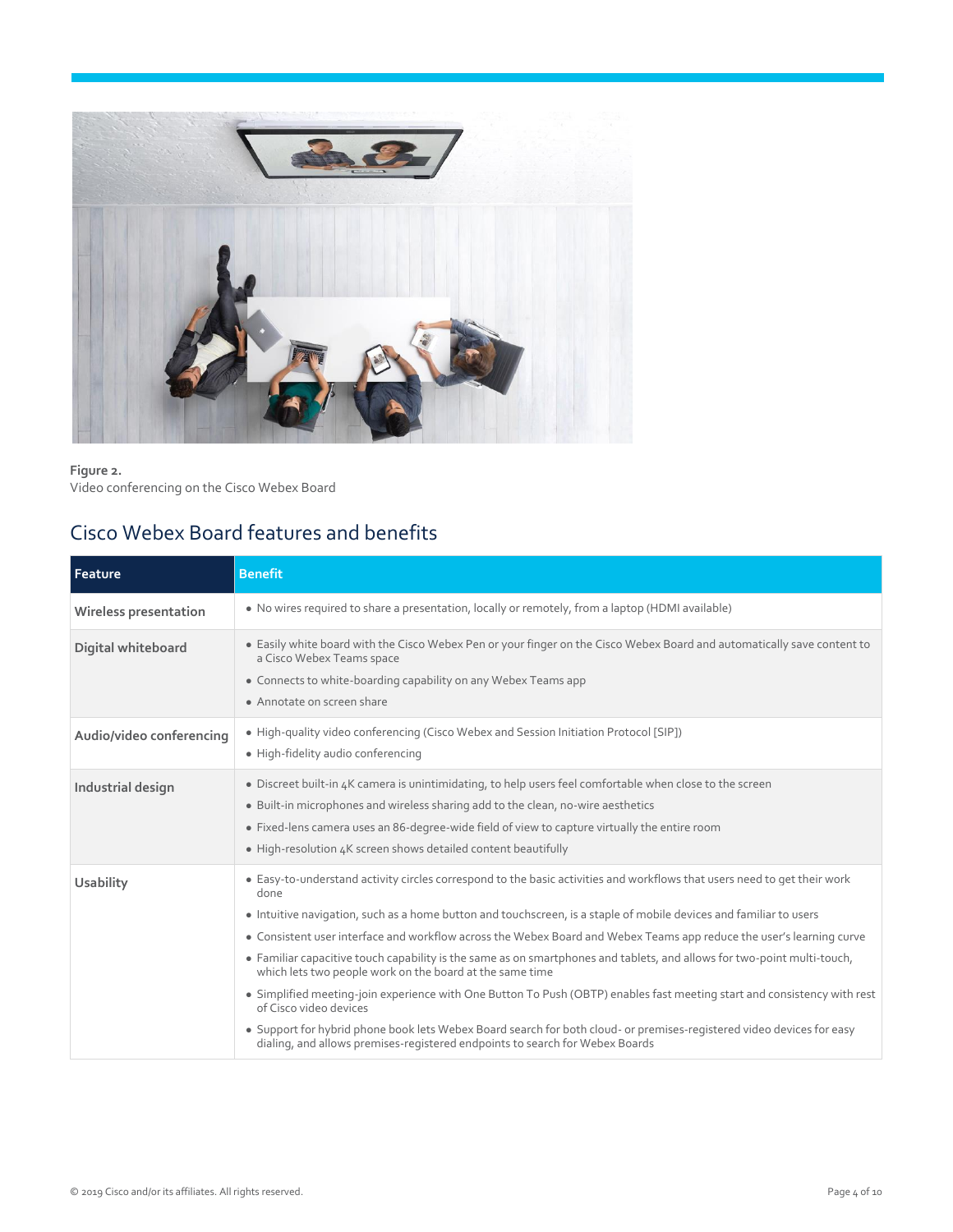| Feature               | <b>Benefit</b>                                                                                                                                                                                                                                                                                                                                                                                                                                                                                                                                                                              |
|-----------------------|---------------------------------------------------------------------------------------------------------------------------------------------------------------------------------------------------------------------------------------------------------------------------------------------------------------------------------------------------------------------------------------------------------------------------------------------------------------------------------------------------------------------------------------------------------------------------------------------|
| Continuous workflow   | • Cloud registration lets everything created on the Webex Board be stored directly and securely in the cloud and associated<br>to a virtual Webex Teams space<br>• Team members can pick up wherever they left off on the Webex Board when they leave the physical room; work can<br>continue from a different location, time zone, or device, such as another Webex Board or any other Webex Teams app on<br>smartphones, tablets, and laptops<br>. Webex Board and the Cisco Webex service together provide end-to-end encryption, so your communications and content                     |
|                       | are secure                                                                                                                                                                                                                                                                                                                                                                                                                                                                                                                                                                                  |
| Intelligent views     | • Powerful 4K camera captures high-resolution image of virtually the entire room<br>• Intelligent software algorithms enable automatic framing for best overview, which provides ideal framing to the far end                                                                                                                                                                                                                                                                                                                                                                               |
| Intelligent audio     | • Built-in 12-microphone array amplifies sound quality – as if a microphone has been extended to each speaker<br>• Automatically modulates the active speaker so that clear audio is delivered to the far end, whether the speaker is close to<br>or far away from the Webex Board<br>• No microphone wires to detract from the aesthetics of the Webex Board<br>• Powerful microphones cover a room with 8 to 10 people                                                                                                                                                                    |
| Intelligent proximity | Cisco Webex Proximity and ultrasound pairing technology enable the following:<br>. Webex Board automatically wakes up when it detects a Webex Teams user enter the room and suggests an activity to<br>choose from<br>• Wireless sharing of documents from a laptop is enabled both within and outside of a conference call; connect seamlessly<br>to personal and mobile devices using ultrasound (no need for dongles, adapters, typing in PINs, etc.)<br>• Basic endpoint control of the Webex Board can be done through the Webex Teams app device (make and disconnect<br>calls, etc.) |

#### <span id="page-4-0"></span>Cisco Webex Board prominent features/differentiators

#### **The power of Cisco Webex enables continuous teamwork**

The Cisco Webex Board is revolutionary in its capability, usability, and design, but the ability to connect teams beyond the physical meeting room is thanks to the power of Cisco Webex. The consistency, simplicity, and reliability of experience across the Webex Board and the Webex Teams app is made possible by these key features of Cisco Webex:

- Cloud based: The Webex Board is registered and delivered simply and securely with end-to-end encryption to the cloud and offered on a subscription basis, so you can add or update services automatically or on demand.
- App based: Once they are shared or created on the Webex Board and associated with a Webex Teams virtual space, content and messages live persistently and can be accessed from any mobile device – laptop, smartphone, tablet – on the Webex Teams app from wherever you are. This means work and knowledge can be transferred seamlessly from one team member to the next, from one time zone to another.
- Activity based: The capabilities you enjoy on the Webex Board meeting, calling, messaging, and white boarding – are the same capabilities you will experience on the Webex Teams app. So, you can start your work on the Webex Board and continue on your personal and mobile devices, or vice versa.

#### <span id="page-4-1"></span>Cisco Webex Board platform support

| <b>Product Family</b> | <b>Platforms Supported</b>                                     |
|-----------------------|----------------------------------------------------------------|
| Cisco Webex Board     | Requires activation and connection to Cisco Webex in the cloud |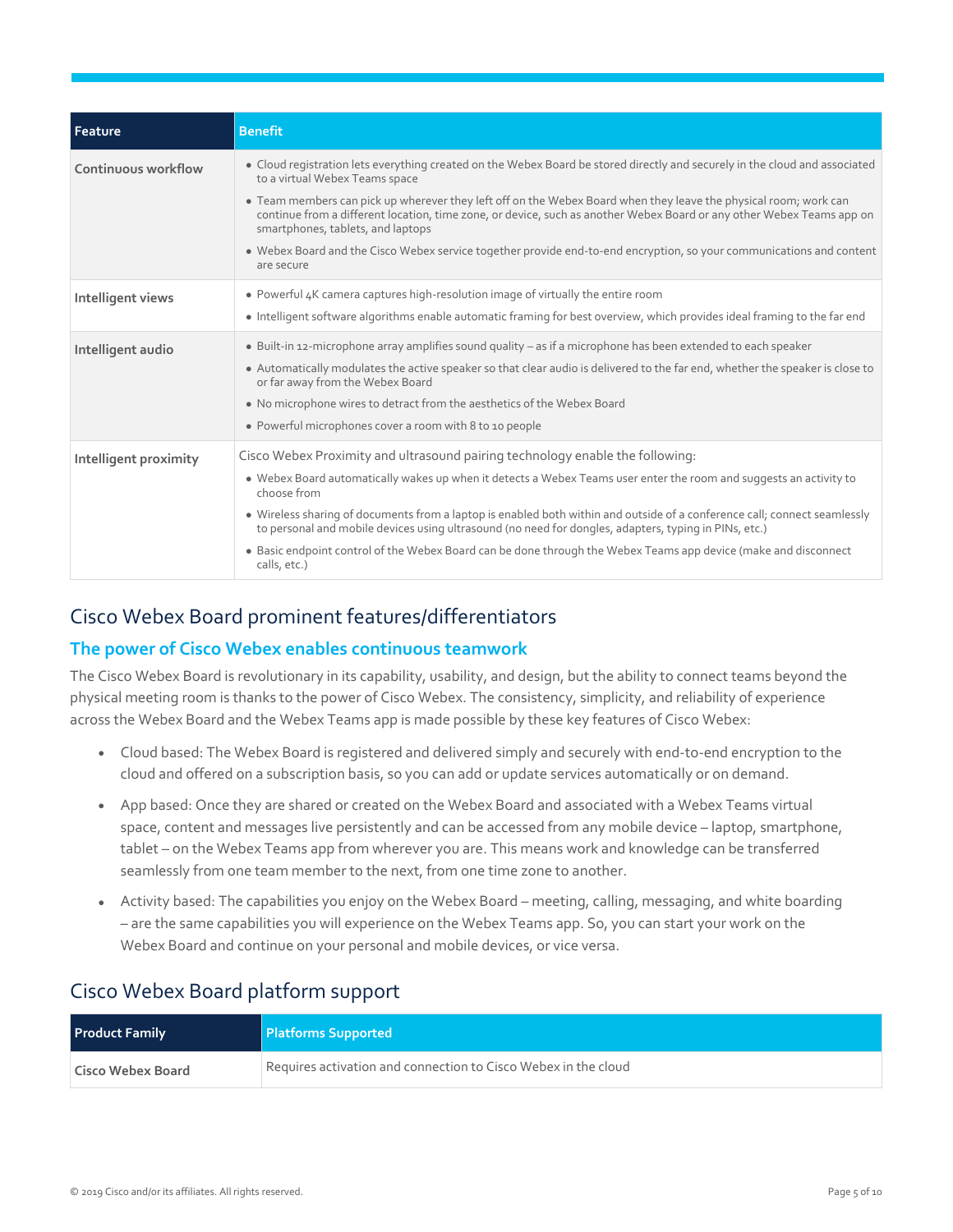## <span id="page-5-0"></span>Cisco Webex Board subscription

| License Level                             | <b>Term</b>                                                 |
|-------------------------------------------|-------------------------------------------------------------|
| <b>Cisco Webex Device</b><br>Subscription | Monthly or $1-$ , $2-$ , $3-$ , $4-$ , or $5-$ year options |

## <span id="page-5-1"></span>Cisco Webex Board 55 product specifications

| <b>Type</b>        | <b>Specifications</b>                                                                                                                                                                                                               |
|--------------------|-------------------------------------------------------------------------------------------------------------------------------------------------------------------------------------------------------------------------------------|
| Software           | Cisco Webex Board OS, provisioned by the Cisco Webex in the cloud                                                                                                                                                                   |
| Components         | Fully integrated unit is delivered with:<br>· Multi-touch 55-inch LED display<br>$\bullet$ 4K camera<br>• 12-microphone array<br>• Speakers<br>· White boarding pen                                                                 |
| Display            | • Edge LED LCD - $55$ -inch $4K$ , $350$ nits, $16:9$<br>· Viewing angle: +- 89 degrees (all directions)<br>• Number of colors: 1.07 billion (10 bit)<br>• Contrast: 1:4000<br>· Response time: 5.5 ms                              |
| User interface     | • Capacitive touch<br>• Protective glass with optical bonding<br>• Multi-touch                                                                                                                                                      |
| Inputs and outputs | • HDMI input<br>• Home button<br>· 3.5-mm mini jack audio out (line out)<br>• Two USB 3.0 (for serviceability)                                                                                                                      |
| Camera overview    | • Fixed lens, infinite focus<br>$\bullet$ F-value: 2.8<br>•4Kp60<br>• Horizontal Field Of View (HFOV): 83 degrees<br>• Vertical Field Of View (VFOV): 55 degrees<br>• Camera mounted tilted: -25 degrees                            |
| Audio system       | • 12-element microphone array (with intelligent voice tracking)<br>· Integrated voice-optimized speakers                                                                                                                            |
| Network            | • Ethernet (RJ-45) 100/1000 Mbps<br>· Wi-Fi 802.11a/b/q/n; 802.11ac (2.4 and 5 GHz)<br>· IPv4 Dynamic Host Configuration Protocol (DHCP)/static<br>• Network Time Protocol (NTP)<br>• HTTP Proxy support (for signaling, not media) |
| User controls      | • Control Cisco Webex Board directly from the touchscreen or using the Cisco Webex Teams app                                                                                                                                        |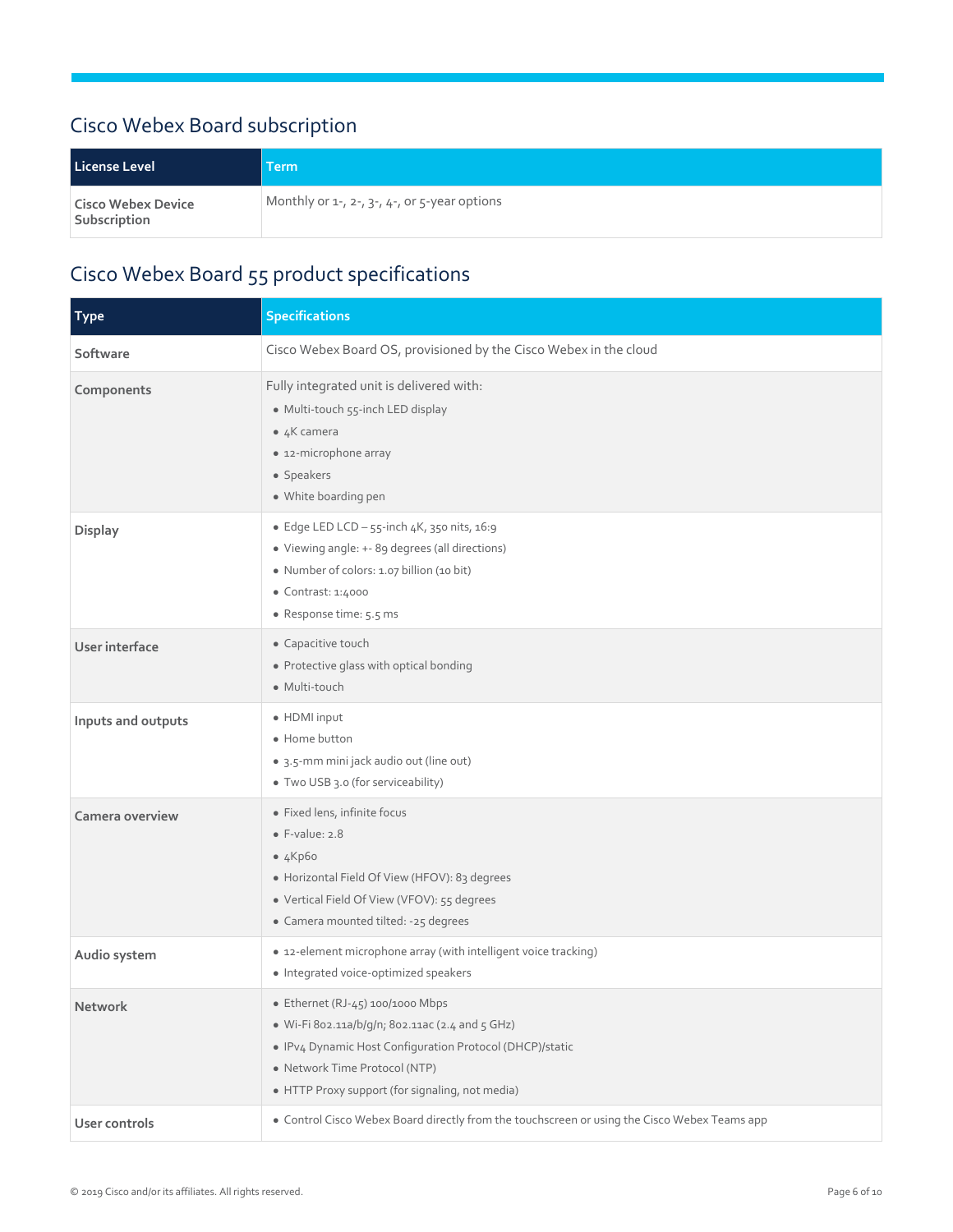| <b>Type</b>                                                               | <b>Specifications</b>                                                                                                                                                                                                                                                                                                                                                                                                                                                                                                                                                                                                                                                                                                                                                                                                                                                                                         |
|---------------------------------------------------------------------------|---------------------------------------------------------------------------------------------------------------------------------------------------------------------------------------------------------------------------------------------------------------------------------------------------------------------------------------------------------------------------------------------------------------------------------------------------------------------------------------------------------------------------------------------------------------------------------------------------------------------------------------------------------------------------------------------------------------------------------------------------------------------------------------------------------------------------------------------------------------------------------------------------------------|
| Language support                                                          | · English, Spanish, German, French, French Canadian, Portuguese, Japanese, Czech, Danish, Dutch, Norwegian,<br>Swedish, Latin American Spanish, Italian, Finnish, Polish, Turkish<br>• Additional languages to be supported in future software release                                                                                                                                                                                                                                                                                                                                                                                                                                                                                                                                                                                                                                                        |
| <b>Physical dimensions</b><br>$(H \times W \times D)$                     | • $32 \times 50 \times 1.9$ in                                                                                                                                                                                                                                                                                                                                                                                                                                                                                                                                                                                                                                                                                                                                                                                                                                                                                |
| Weight                                                                    | $\bullet$ 87.7 lb (39.8 kg)                                                                                                                                                                                                                                                                                                                                                                                                                                                                                                                                                                                                                                                                                                                                                                                                                                                                                   |
| Physical dimensions and<br>weight of packaging<br>$(H \times W \times D)$ | Main unit<br>• Package size: 36.2 x 55.7 x 7.5 in (919 x 1416 x 191 mm)<br>• Weight: 88 lb (39.8 kg)<br>• Shipping weight (including packaging): 101 lb (45.8 kg)<br>Floor Stand (New Design)<br>· Package size: 40.7 x 56.1 x 6.8 in (1034 x 1426 x 172 mm)<br>• Weight: 34.8 lb (15.8 kg)<br>• Shipping weight (including packaging): 48.3 lb (21.9 kg)<br><b>Wall Stand (New Design)</b><br>· Package size: 36.8 x 51.6 x 4.7 in (934 x 1311 x 119 mm)<br>• Weight: 30.9 lb (14 kg)<br>· Shipping weight: 30.8 lb (14 kg)<br><b>Wall Mount Kit</b><br>• Consolidated package size: 10 x 54.5 x 2 in (253 x 1386 x 51 mm)<br>• Weight: $11$ lb $(5$ kg)<br>• Shipping weight: $13.2$ lb (6 kg)<br>Cisco Webex Board and the selected mounting option will be shipped in a consolidation pack on a pallet.<br>The dimensions above describe each of the individual boxes within the consolidation packaging. |
| Power                                                                     | • Autosensing power supply<br>$\bullet$ 100 to 240 VAC, 50 to 60 Hz<br>· Power consumption:<br>$\circ$ Sleep: 45W<br>· Idle or in-use: 185W                                                                                                                                                                                                                                                                                                                                                                                                                                                                                                                                                                                                                                                                                                                                                                   |
| System management                                                         | Cisco Webex Board is managed in the administrator portal in Cisco Webex, giving system status and<br>overview, activation, configuration, metrics, and troubleshooting.                                                                                                                                                                                                                                                                                                                                                                                                                                                                                                                                                                                                                                                                                                                                       |
| Operating temperature and<br>humidity                                     | o° to 35°C (32° to 95°F) at relative humidity 10% to 90% (noncondensing)                                                                                                                                                                                                                                                                                                                                                                                                                                                                                                                                                                                                                                                                                                                                                                                                                                      |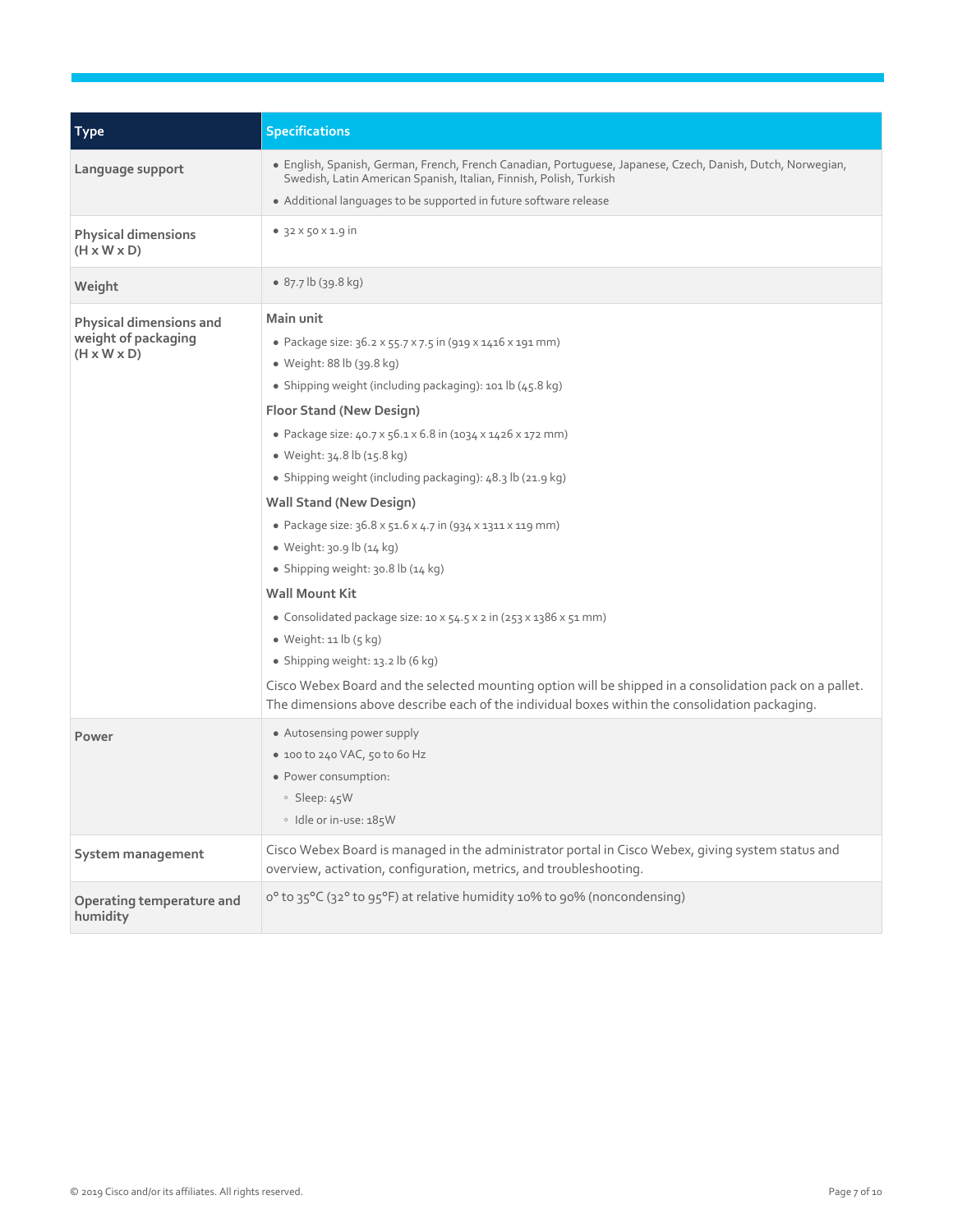| <b>Type</b>                                                                        | <b>Specifications</b>                                                                                                                                                                                                                                                                                                                                                                                                                                                                                                                                                                            |
|------------------------------------------------------------------------------------|--------------------------------------------------------------------------------------------------------------------------------------------------------------------------------------------------------------------------------------------------------------------------------------------------------------------------------------------------------------------------------------------------------------------------------------------------------------------------------------------------------------------------------------------------------------------------------------------------|
| Approvals and compliance                                                           | · Directive 2014/35/EU (Low-Voltage Directive)<br>• Directive 2014/30/EU (EMC Directive) – Class A<br>· Directive 2014/53/EU (Radio Equipment Directive)<br>• Directive 2011/65/EU (RoHS)<br>• Directive 2002/96/EC (WEEE)<br>• NRTL approved (Product Safety)<br>• FCC CFR 47 Part 15B (EMC) - Class A<br>• FCC Listed (Radio Equipment)<br>Please check product approval status database https://www.ciscofax.com/ for approval documents per<br>country.                                                                                                                                      |
| System requirements                                                                | • Cisco Webex Board is connected to the Cisco Webex in the cloud service using RESTful APIs. Communication with<br>other Webex Boards, Webex Teams apps, or other third-party solutions is provided through the Cisco Webex in the<br>cloud.<br>. Communication with the Cisco Collaboration Cloud uses the H.264 codec for video and the OPUS codec for audio.<br>• Real-time media (voice, video, and screen sharing) is encrypted using the Secure Real-Time Transport Protocol<br>(SRTP); end-to-end encryption uses Advanced Encryption Standard (AES) 128, AES 256, SHA1, SHA256, and RSA. |
| <b>Bandwidth requirements</b>                                                      | Minimum bandwidth:<br>• 720p30 from 768 Kbps<br>• 1080p30 from 1.72 Mbps<br>Maximum bandwidth:<br>• Transmit: $4.3$ Mbps<br>• Receive: 10 Mbps                                                                                                                                                                                                                                                                                                                                                                                                                                                   |
| Video inputs                                                                       | 1 HDMI for local presentation or sharing in meetings<br>Supports formats up to maximum 4K (3840 x 2160)<br>Frame rate of 60 fps for up to 1080p and 30 fps for 2160p<br>Extended Display Identification Data (EDID)                                                                                                                                                                                                                                                                                                                                                                              |
| <b>Presentation capabilities</b>                                                   | • Local presentation up to $4K$<br>• Audio over HDMI                                                                                                                                                                                                                                                                                                                                                                                                                                                                                                                                             |
| Live video resolutions<br>(encode/decode) – main video<br>and presentation sharing | Main video:<br>• Up to 1920 x 1080@30 (HD1080p)<br>Presentation sharing:<br>• Up to 1920 x 1080@30 (HD1080p)                                                                                                                                                                                                                                                                                                                                                                                                                                                                                     |
| Audio features                                                                     | · High-quality 20-kHz audio<br>• Acoustic echo cancellation<br>• Automatic Gain Control (AGC)<br>• Automatic noise reduction<br>• Active lip synchronization<br>• Microphone array with intelligent voice tracking capabilities                                                                                                                                                                                                                                                                                                                                                                  |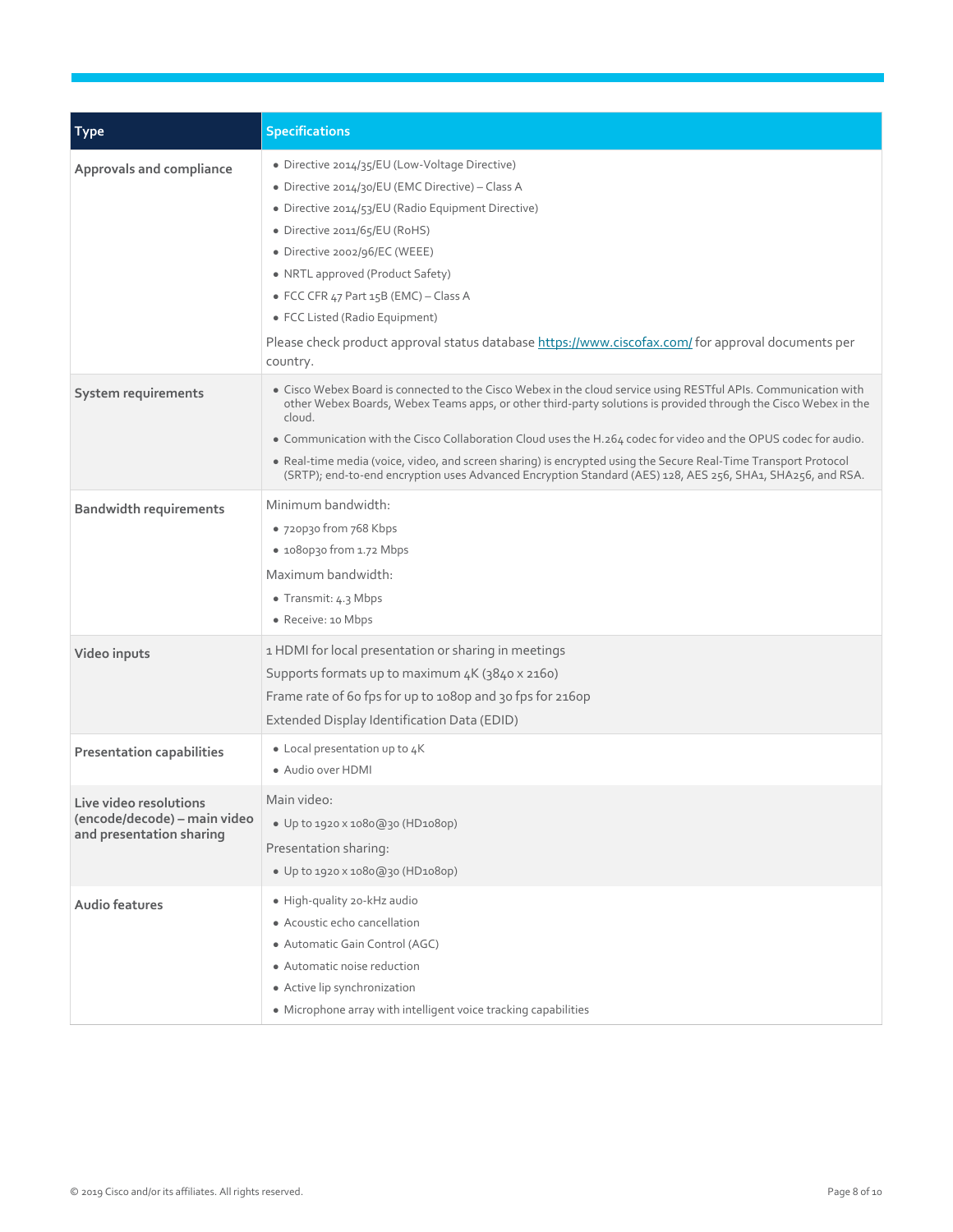## <span id="page-8-0"></span>Ordering information

The Cisco Webex Board requires activation and connection with Cisco Webex service. Without an active subscription, it can be used only for local presentations using HDMI.

#### **Cisco Webex Board**

| <b>Product Name</b>                                                                                                                                                               | <b>Product Number</b>               | <b>Compliance Model</b><br><b>Number</b> |
|-----------------------------------------------------------------------------------------------------------------------------------------------------------------------------------|-------------------------------------|------------------------------------------|
| Cisco Webex Board 55: Subscription pricing (MSRP <sup>*</sup> for cloud registration)<br>Cisco Webex Board 55: Upfront pricing (GPL <sup>**</sup> )                               | SPARK-BOARD55-K9<br>CS-BOARD55-Kg   | AA55WW                                   |
| Cisco Webex Board 55 - Floor Stand (New Design): Subscription pricing<br>$(MSRP^*)$<br>Cisco Webex Board 55 - Floor Stand (New Design): Upfront pricing (GPL <sup>**</sup> )      | SPARK-BOARD55-FS<br>CS-BOARD55-FS   |                                          |
| Cisco Webex Board 55 - Wall Stand (New Design): Subscription pricing (MSRP <sup>^</sup> )<br>Cisco Webex Board 55 - Wall Stand (New Design): Upfront pricing (GPL <sup>**</sup> ) | SPARK-BOARD55-WS<br>CS-BOARD55-WS   |                                          |
| Cisco Webex Board 55 - Wall Mount Kit: Subscription pricing (MSRP <sup>*</sup> )<br>Cisco Webex Board 55 - Wall Mount Kit: Upfront pricing (GPL <sup>**</sup> )                   | SPARK-BOARD55-WMK<br>CS-BOARD55-WMK |                                          |

\***MSRP = Manufacturer's Suggested Retail Price**

\*\***GPL = Global Price List**

#### **Cisco Webex Board spares**

| <b>Product Name</b>                                                                                                                                        | <b>Product Number</b>                 | <b>Compliance Model</b><br><b>Number</b> |
|------------------------------------------------------------------------------------------------------------------------------------------------------------|---------------------------------------|------------------------------------------|
| Cisco Webex Board $55$ – spare: MSRP <sup>*</sup><br>Cisco Webex Board 55 - spare: GPL <sup>**</sup>                                                       | SPARK-BOARD55=<br>$CS-BOARD55=$       | AA55WW                                   |
| Cisco Webex Board $55$ – Floor Stand (New Design) – spare: MSRP <sup>*</sup><br>Cisco Webex Board 55 - Floor Stand (New Design) - spare: GPL <sup>**</sup> | SPARK-BOARD55-FS=<br>$CS-BOARD55-FS=$ |                                          |
| Cisco Webex Board 55 - Wall Stand (New Design) - spare: MSRP <sup>*</sup><br>Cisco Webex Board 55 - Wall Stand (New Design) - spare: GPL <sup>**</sup>     | SPARK-BOARD55-WS=<br>$CS-BOARD55-WS=$ |                                          |
| Cisco Webex Board 55 - Wall Mount Kit - spare: MSRP*<br>Cisco Webex Board 55 - Wall Mount Kit - spare: GPL <sup>**</sup>                                   | SPARK-BOARD55-WMK=<br>CS-BOARD55-WMK= |                                          |
| Cisco Webex Board Pens 3x SPARE                                                                                                                            | SPARK-BOARD-PEN3X=                    |                                          |

#### **Cisco Webex Board subscription**

| <b>Product Name</b>                         | Product Number  |
|---------------------------------------------|-----------------|
| <b>Cisco Webex Board Subscription: MSRP</b> | A-SPK-SH-ND-BRD |
| <b>Cisco Webex Board Subscription: GPL</b>  | A-SPK-SH-ND-SR  |